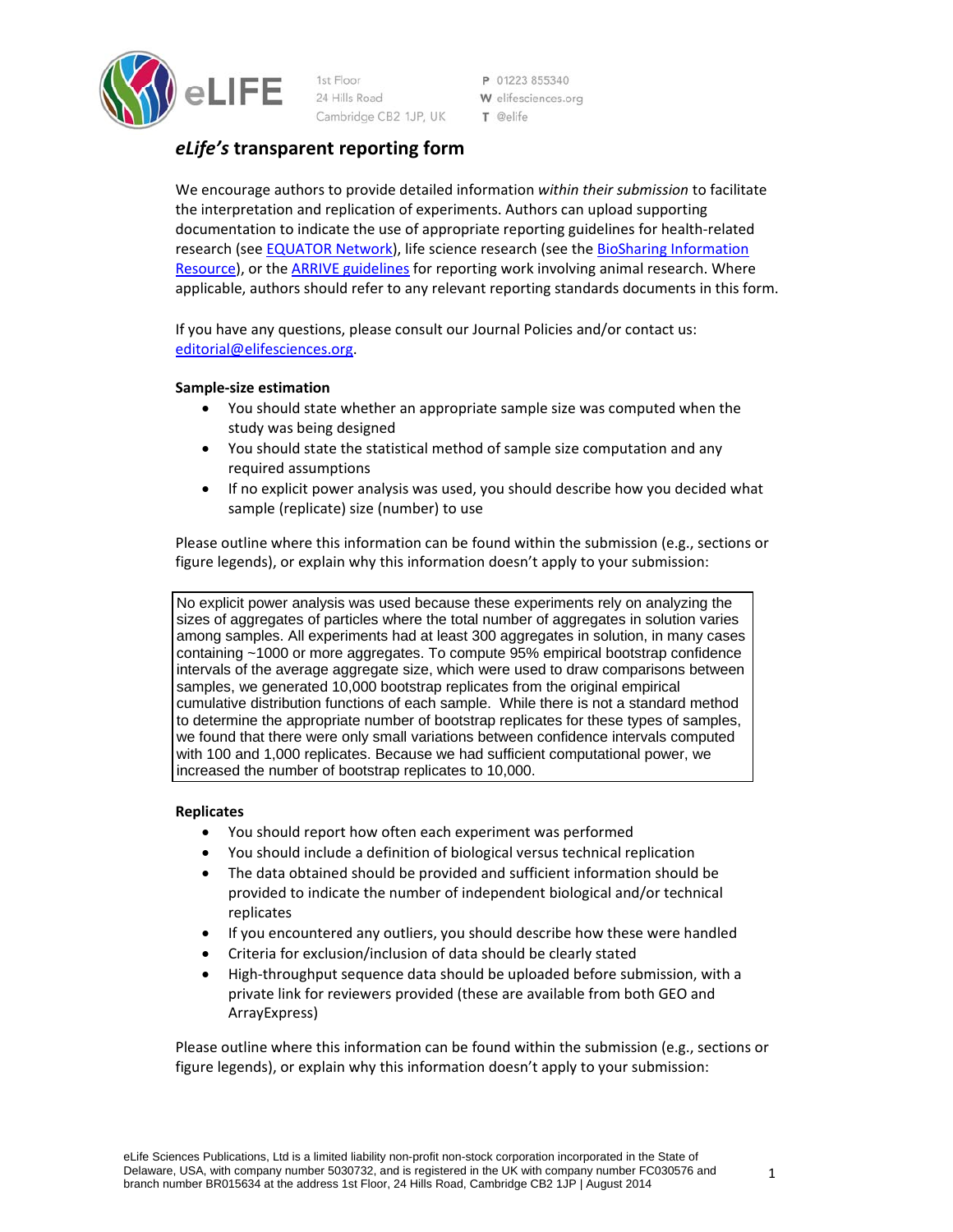

1st Floor 24 Hills Road Cambridge CB2 1JP, UK

P 01223 855340 W elifesciences.org T @elife

All experiments with small intestinal luminal fluid (and colonic luminal fluid for Fig 5E) were performed with samples that were pooled from groups of three mice of the same age that were co-housed, as explained in detail in Materials and Methods ("Collection of intestinal luminal fluid"). We used pooled samples from groups of three mice because the luminal content from an individual mouse was insufficient in volume to perform all the required analyses (i.e. *ex vivo* aggregation, GPC, and sometimes Western blot). As described in Fig 2, we found that there was little variability among pooled samples from groups of mice that were treated under the same conditions (i.e. same strain, same diet, same housing conditions, same gender, similar age). When 95% bootstrap confidence intervals were generated, we created 10,000 bootstrap replicates, as described in Materials and Methods ("Quantification of aggregate sizes").

# **Statistical reporting**

- Statistical analysis methods should be described and justified
- Raw data should be presented in figures whenever informative to do so (typically when N per group is less than 10)
- For each experiment, you should identify the statistical tests used, exact values of N, definitions of center, methods of multiple test correction, and dispersion and precision measures (e.g., mean, median, SD, SEM, confidence intervals; and, for the major substantive results, a measure of effect size (e.g., Pearson's r, Cohen's d)
- Report exact p‐values wherever possible alongside the summary statistics and 95% confidence intervals. These should be reported for all key questions and not only when the p-value is less than 0.05.

Please outline where this information can be found within the submission (e.g., sections or figure legends), or explain why this information doesn't apply to your submission:

Statistical analysis is described in detail in Materials and Methods, specifically "Quantification of aggregate sizes". As described in Materials and Methods, the advantage of bootstrapping to generate 95% empirical bootstrap confidence intervals is that we do not need to assume anything about the underlying probability distribution that governs aggregate formation; the approach is non-parametric.

(For large datasets, or papers with a very large number of statistical tests, you may upload a single table file with tests, Ns, etc., with reference to sections in the manuscript.)

## **Group allocation**

- Indicate how samples were allocated into experimental groups (in the case of clinical studies, please specify allocation to treatment method); if randomization was used, please also state if restricted randomization was applied
- Indicate if masking was used during group allocation, data collection and/or data analysis

Please outline where this information can be found within the submission (e.g., sections or figure legends), or explain why this information doesn't apply to your submission:

For mouse groups, each group of pooled mice always consisted of three, co-housed mice of the same strain, gender, and age. Mice of the same genetic background were randomly allocated into groups. No masking was used.

## **Additional data files ("source data")**